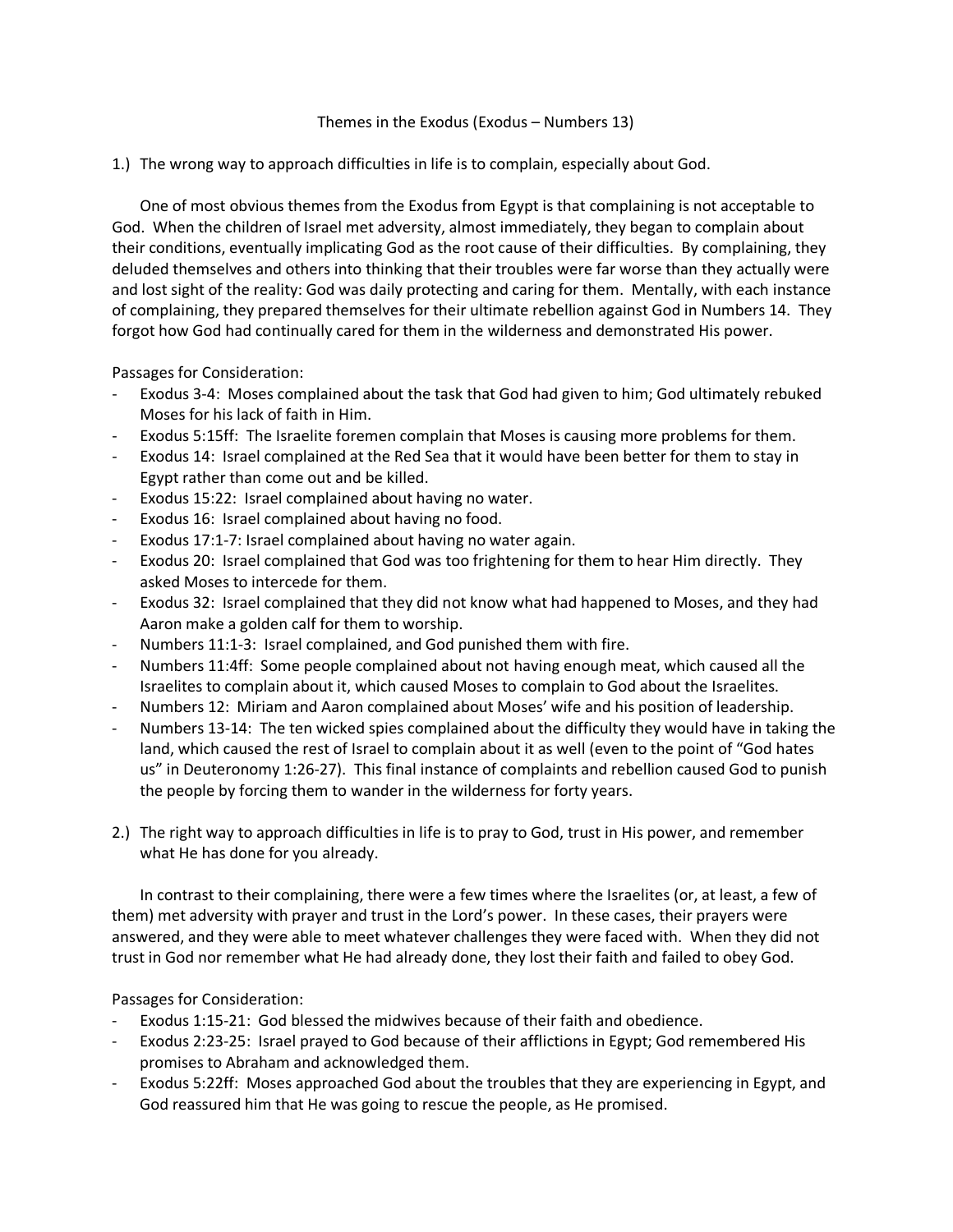- Exodus 14:10: When they were trapped by the Red Sea, the people complained against Moses, but they cried out to the Lord. The Lord, of course, delivered them all from the Egyptians.
- Exodus 17:8ff Moses trusted in God, and the people were able to defeat Amalek.
- Exodus 33-34 After they recognized their sin, the Israelites and Moses obeyed God, approached Him with humility, and ultimately God forgave their sin (golden calf) and dwelled with them again.
- 3.) God uses events/difficulties in our lives to refine our faith and prepare us for future challenges.

Even from the beginning of this time period, God demonstrated His absolute power to the Israelites. He showed them His ability to deliver them from Egypt and fulfill His promise to Abraham (Genesis 15), to give them whatever provisions were necessary on their journeys in the wilderness (manna, quail, water, etc.), and to help them win physical battles against their enemies (Amalekites). He was aware in the beginning of their journey that the people would not have a strong faith, and did not subject them to physical warfare until they had sufficient time to develop trust in Him. God gave them all of these signs and demonstrations of His power to prepare them for their ultimate test: the conquest of Canaan.

Passages for Consideration:

- Exodus 1: The Israelites were oppressed by the Egyptians in a multitude of ways.
- Exodus 4:29-31: The Israelites saw the signs of God and heard His words and believed in Him.
- Exodus 7-10: The first nine plagues demonstrated God's absolute power. The magicians were not able to mimic the plagues from  $3<sup>rd</sup>$  plague forward, and God did not afflict the land of Goshen (where the Israelites lived) with any plagues from the  $4<sup>th</sup>$  plague forward.
- Exodus 12: God gave the Israelites the Passover to protect them from the  $10^{th}$  plague. They were spared from the plague, and were allowed to leave Egypt with many gifts of gold, silver, and clothing from the Egyptians.
- Exodus 13:17-18: God knew that the people were not yet ready for physical warfare. They needed further refinement of their faith and trust in Him, first.
- Exodus 13:21-22: God demonstrated His power by giving the people a continual guide: a pillar of cloud during the day and a pillar of fire during the night.
- Exodus 14: God demonstrated His power by opening the Red Sea for the Israelites.
- Exodus 15: God demonstrated His power to give the people water.
- Exodus 16: God demonstrated His power to give the people food daily.
- Exodus 17: God demonstrated His power to give the people water, again.
- Exodus 19: God demonstrated His power by enveloping Mt. Sinai with fire, lightning, and smoke.
- Exodus 32:35: God punished the people with a plague after they had sinned with the golden calf.
- Exodus 35:30: God gave special abilities to Bezalel and Aholiab to help construct the tabernacle.
- Exodus 40: God's glory filled the tabernacle, and the pillars of cloud and fire remained over it.
- Leviticus 9:23-10:3: God burned up the burnt offerings as well as Nadab and Abihu.
- Numbers 11: God burnt up complainers, and also sent a huge group of quail on the people.
- Numbers 12: God struck Miriam with leprosy.
- 4.) God demands perfect obedience and a complete dedication of our lives to Him in exchange for the blessings he bestows on us. Anything less than this is not acceptable to Him.

When God gives commandments for His people, He expects that they will be followed exactly as they were given. There were times when the people did obey God completely and were blessed because of their obedience. On the other hand, there were times when some did not obey God's commandments exactly, and they were punished for their disobedience.